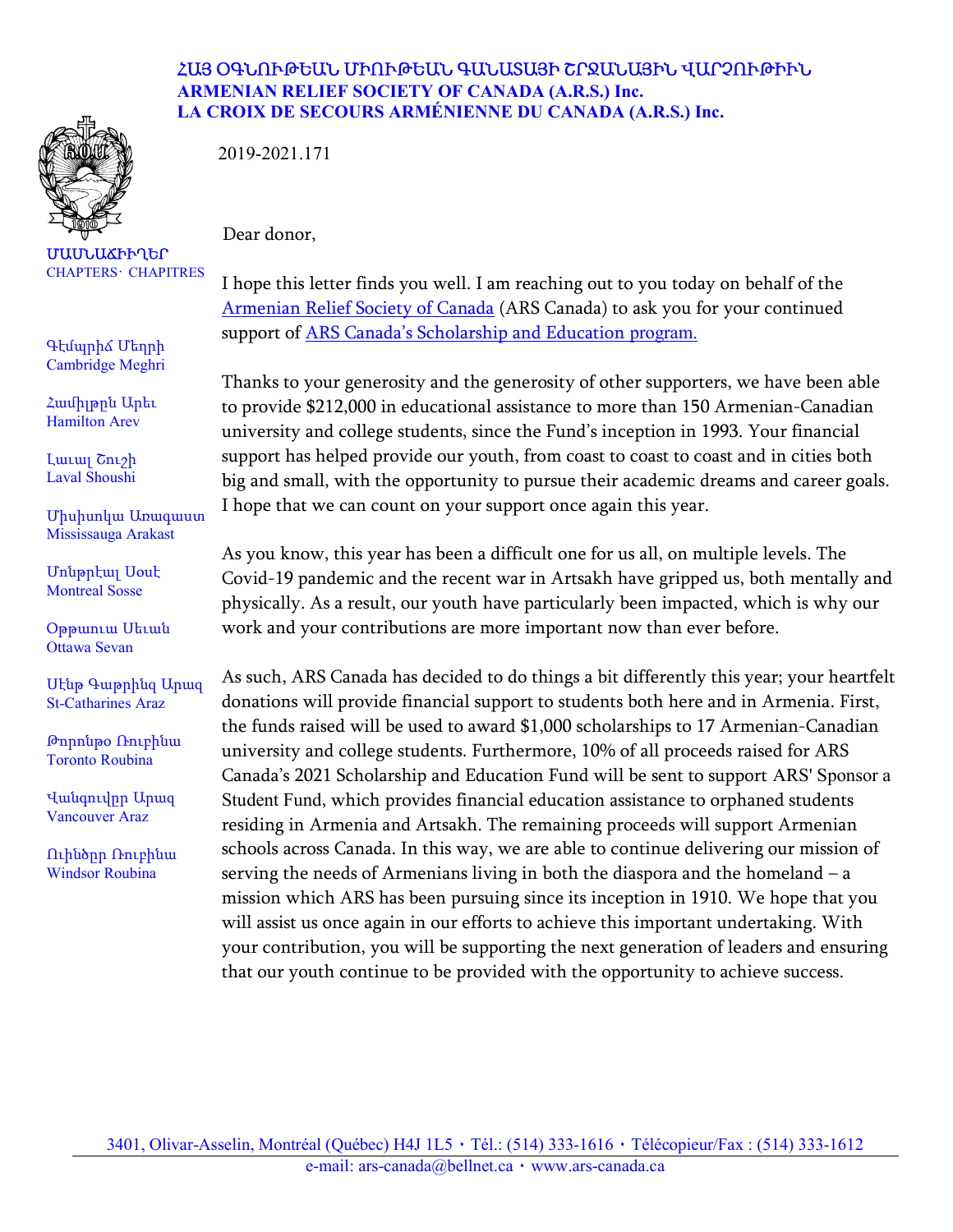## ՀԱՅ ՕԳՆՈՒԹԵԱՆ ՄԻՈՒԹԵԱՆ ԳԱՆԱՏԱՅԻ ՇՐՋԱՆԱՅԻՆ ՎԱՐՉՈՒԹԻՒՆ ARMENIAN RELIEF SOCIETY OF CANADA (A.R.S.) Inc. LA CROIX DE SECOURS ARMÉNIENNE DU CANADA (A.R.S.) Inc.



#### ՄԱՍՆԱՃԻՒՂԵՐ CHAPTERS· CHAPITRES

Գէմպրիճ Մեղրի Cambridge Meghri

Համիլթըն Արեւ Hamilton Arev

Լաւալ Շուշի Laval Shoushi

Միսիսոկա Առագաստ Mississauga Arakast

Մոնթրէալ Սօսէ Montreal Sosse

Օթթաուա Սեւան Ottawa Sevan

Սէնթ Գաթրինզ Արազ St-Catharines Araz

Թորոնթօ Ռուբինա Toronto Roubina

Վանգուվըր Արազ Vancouver Araz

Ուինծըր Ռուբինա Windsor Roubina

There are three individual donor categories this year, and we will also be accepting corporate donations once again. All donors will be publicly recognized on ARS Canada's website.

## The donation levels to choose from are as follows:

### Individual

Supporter – up to  $$100$ Sponsor – \$101 - \$250 Benefactor – \$251 +

#### **Corporate**

 $$250 +$ 

To donate, please visit: https://ars-canada.ca/donations/ Choose "SCHOLARSHIP EDUCATION PROGRAM" 2. ETRANSFER TO: ARS-CANADA@BELLNET.CA (Please mention your e-maill address in order to receive a Tax Receipt) 3. CHEQUE written to «ARS FOUNDATION» Mail to : ARS Canada 3401 Olivar Asselin, Montreal, QC H4J 1L5 4. CONTACT ARS CANADA OFFICE AT 514-333-1616

On behalf of the ARS Canada Regional Executive, I thank you in advance for your generosity and steadfast support of ARS and its mission.

Yours Truly,

Annie Ohanian Chair, Executive Board Armenian Relief Society of Canada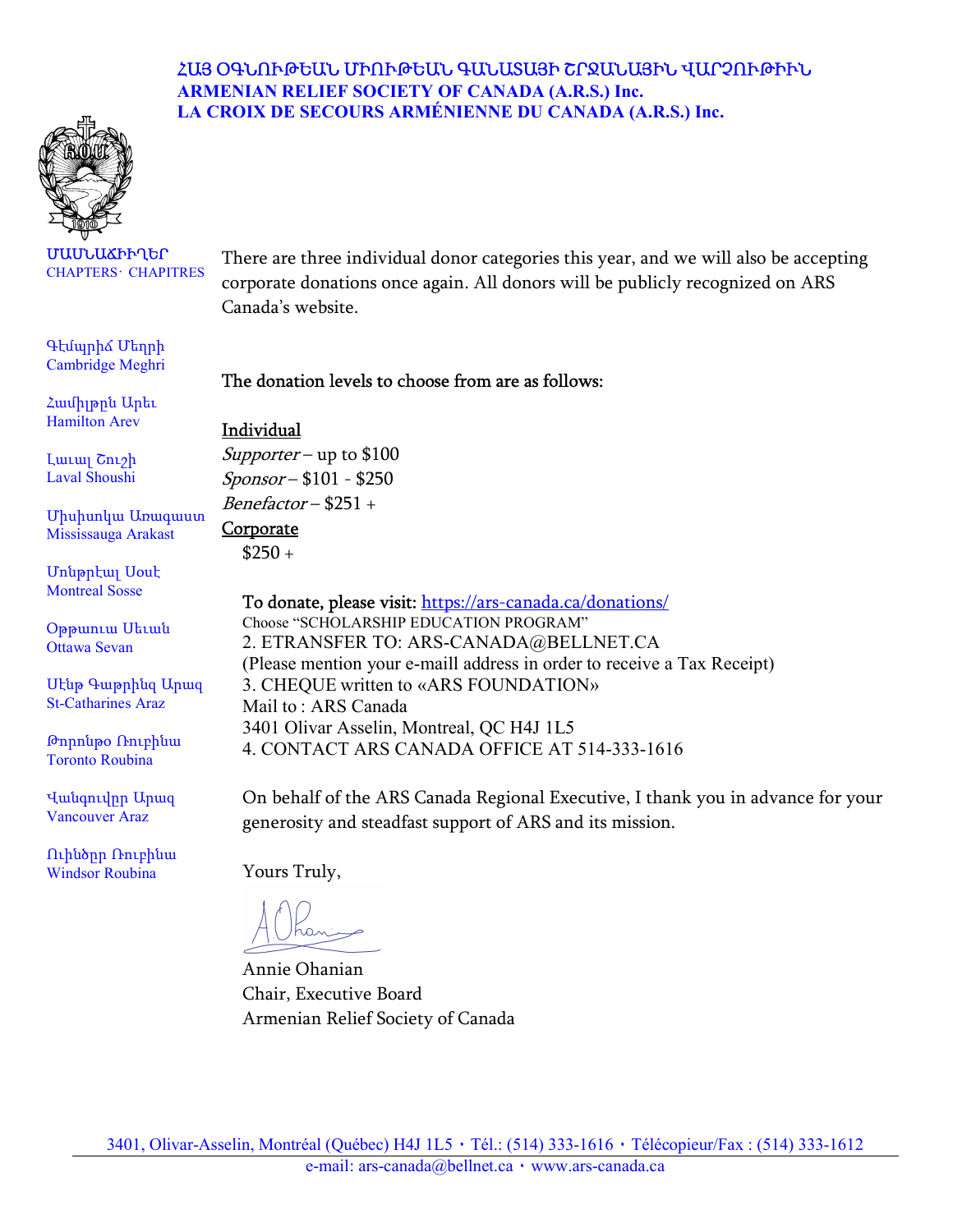

## ՀԱՅ ՕԳՆՈՒԹԵԱՆ ՄԻՈՒԹԵԱՆ ԳԱՆԱՏԱՅԻ ՇՐՋԱՆԱՅԻՆ ՎԱՐՉՈՒԹԻՒՆ ARMENIAN RELIEF SOCIETY OF CANADA (A.R.S.) Inc. LA CROIX DE SECOURS ARMÉNIENNE DU CANADA (A.R.S.) Inc.

Յարգելի նուիրատու,

Յոյսով ենք, որ այս նամակը ձեզ կը գտնէ առողջ ու ապահով պայմաններու մէջ։

Ձեզի կը դիմենք Հայ Օգնութեան Միութեան Գանատայի Շրջանային վարչութեան անունով, ձեզմէ խնդրելու, որ շարունակէք ձեր նիւթական ներդրումը տրամադրել մեր Կրթաթոշակներու եւ Կրթանպաստ ծրագրին։

Ձեր եւ ձեզի նման առատաձեռն նուիրատուներու տրամադրած նեցուկին շնորհիւ, ՀՕՄի Գանատայի Շրջանային վարչութիւնը, Կրթաթոշակներու ծրագրի մեկնարկէն ի վեր (1993), ցարդ \$212,000 տոլարի արժողութեամբ ուսումնական օժանդակութիւն տրամադրած է 150 գանատահայ գոլէժական եւ համալսարանական ուսանողներու։ Գանատայի տարածքին, մեծ ու փոքր քաղաքներու մէջ, ձեր նիւթական աջակցութիւնը հնարաւորութիւն տուած է մեր երիտասարդութեան՝ հետապնդելու իրենց ուսման եւ ասպարէզի երազները։ Լիայոյս ենք, որ այս տարի եւս կրկին սատար պիտի հանդիսանաք մեր ծրագրին։

Ինչպէս գիտէք, դժուար տարի մը ապրեցանք բոլորով։ Թագաժահրի համավարակը եւ Արցախի մէջ ծաւալած պատերազմը խնդրոյ առարկայ դարձուցին մեր մտային ու ֆիզիքական առողջութիւնը։ Որպէս արդիւնք, մեր երիտասարդները այժմ կը դիմագրաւեն լուրջ մարտահրաւէրներ. հետեւաբար, մեր աշխատանքը եւ ձեր աջակցութիւնը աւելի հրամայական են քան երբեւէ։

Առ այդ, ՀՕՄի Գանատայի Շրջանային վարչութիւնը որոշած է այս տարի որոշ փոփոխութիւններով յառաջ տանիլ իր գործունէութիւնը։ Ձեր սրտաբուխ նուիրատուութիւնը նիւթական օժանդակութիւն պիտի տրամադրէ թէ՛ Գանատայի եւ թէ՛ Հայաստանի հայ ուսանողներուն։ Նախ՝ հանգանակուած գումարներէն \$1,000 տոլարի կրթաթոշակներ պիտի տրուին 17գանատահայ ուսանողներու. ապա, հանգանակուած գումարի 10 առ հարիւրը պիտի ուղարկուի ՀՕՄի «Ուսանող մը հովանաւորէ» ծրագրին, որ կօժանդակէ Հայաստան եւ Արցախ ապրող որբացած ուսանողներու։ Վերջապէս, մնացեալ գումարը պիտի յատկացուի Գանատայի տարածքին գործող հայկական վարժարաններու։

ՄԱՍՆԱՃԻՒՂԵՐ CHAPTERS· CHAPITRES

Գէմպրիճ Մեղրի Cambridge Meghri

Համիլթըն Արեւ Hamilton Arev

Լաւալ Շուշի Laval Shoushi

Միսիսոկա Առագաստ Mississauga Arakast

Մոնթրէալ Սօսէ Montreal Sosse

Օթթաուա Սեւան Ottawa Sevan

Սէնթ Գաթրինզ Արազ St-Catharines Araz

Թորոնթօ Ռուբինա Toronto Roubina

Վանգուվըր Արազ Vancouver Araz

Ուինծըր Ռուբինա Windsor Roubina